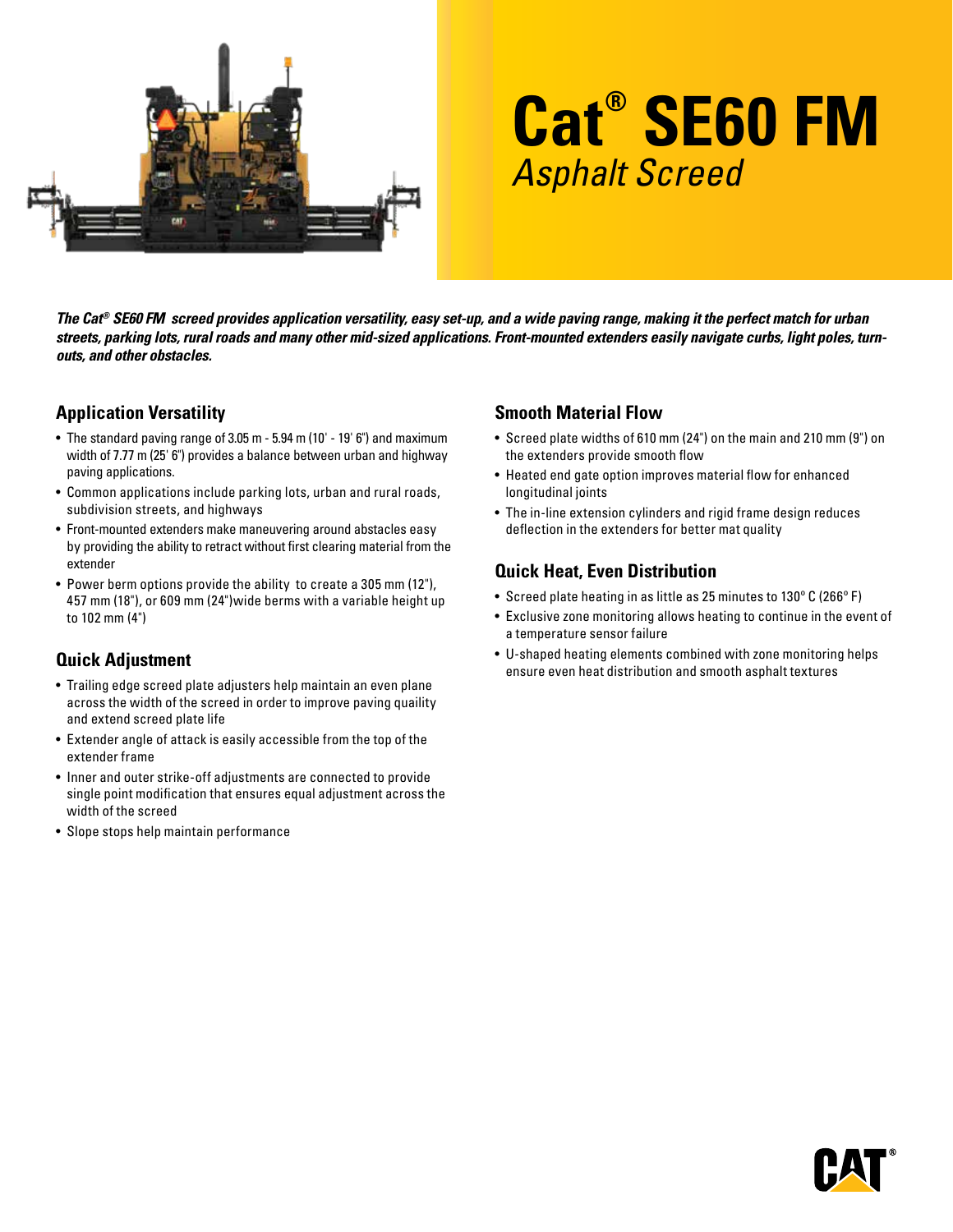#### **Simple Operation**

- Operating displays can be tailored to specific language requirements with multiple options available
- Exclusive 2-speed, proportional extender control provides smooth adjustment when transitioning paving widths
- Screed operating consoles are equipped with ratio adjustment for the augers and conveyors, providing the ability to modify material flow
- Power controls for extender slope and height enables operators to quickly manage mat angles and surface textures

## **Pendent Control (Option)**

- Independent feeder system control includes manual and pause functions for each side of the screed
- Emergency engine stop feature
- Simple tow-point and berm attachment adjustments can be easily made with good visibility from the remote position

# **Cat® Grade Control (Option)**

- Factory-integrated guidance system that helps remove irregularities from the surface and control mat thickness for increased production, lower operating costs, and higher profitability
- User-friendly system with text-based displays, split screen-mode, and on-the-go sensor selection
- Precise control driven by 10-point auto-calibration, true averaging with 5 transducers in each sensor, and cross-coupling feature that maintains elevation with height adjustment

## **Cat Electronics**

• Cat Electronic Control Modules (ECM) and ET compatibility simplifies diagnostics and trouble-shooting procedures

#### **Service and Repair Kits**

- Paver and screed service and repair kits include all of the parts necessary to complete specific repairs
- Cat genuine parts are manufactured to precise specifications and designed for optimal performane and maximum uptime
- Repair kits are identified by a single part number to make ordering easy
- Select kits are available to be packaged as a kit by the dealer for over-the-counter purchases or through the dealer service shop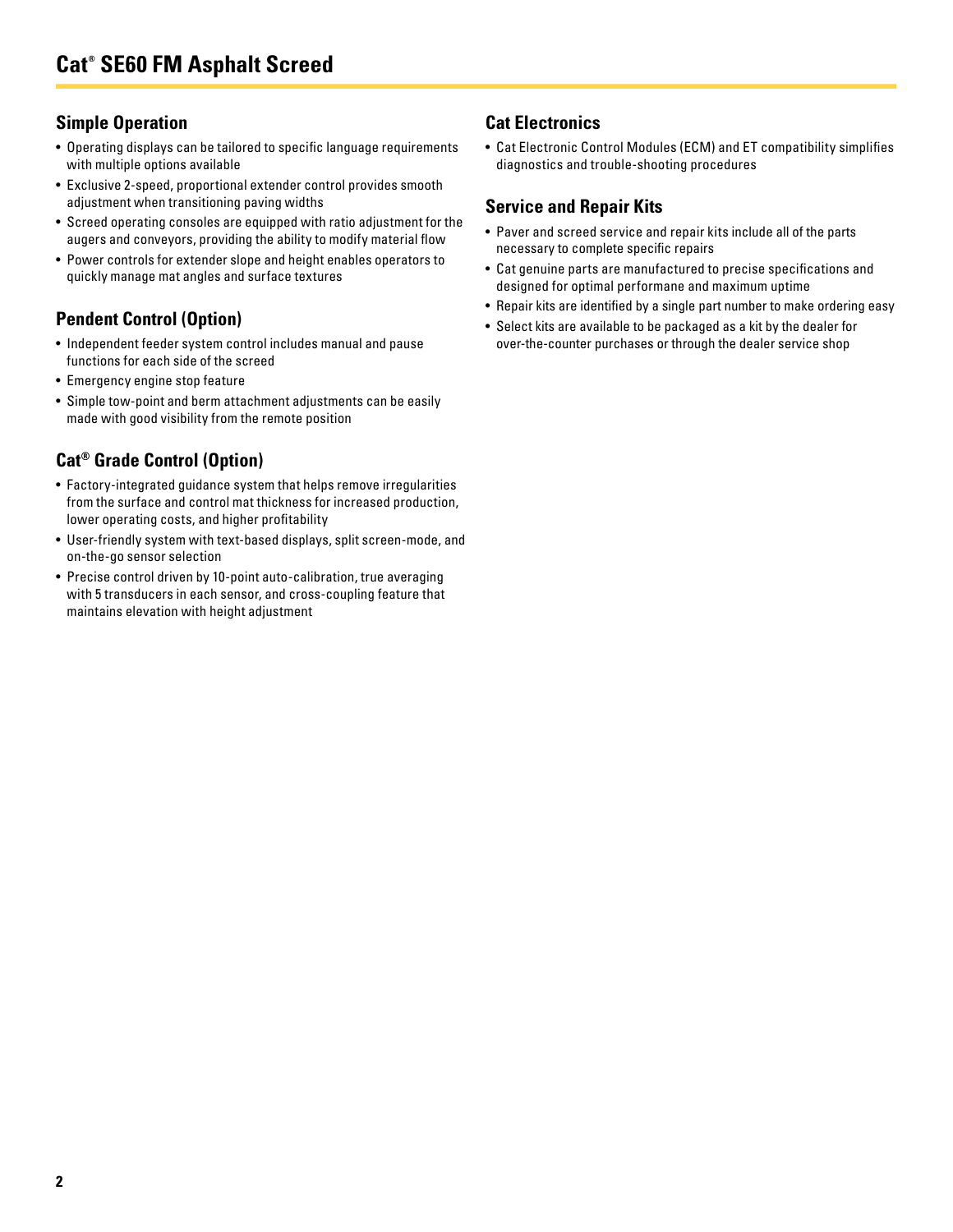# **Standard and Optional Equipment**

Standard and optional equipment may vary. Consult your Cat dealer for details.

|                                | <b>Standard Optional</b> |   |                                                           | <b>Standard Optional</b> |   |
|--------------------------------|--------------------------|---|-----------------------------------------------------------|--------------------------|---|
| <b>OPERATING ENVIRONMENT</b>   |                          |   | <b>MATERIAL DELIVERY</b>                                  |                          |   |
| Level holder                   | $\checkmark$             |   | Berm attachments - 305 mm (12"),                          |                          | ✓ |
| Lockable storage               | ✓                        |   | 457 mm (18"), 610 mm (24")                                |                          |   |
| Pendent control                |                          | ✓ | Cut-off shoe                                              |                          | ✓ |
| Shovel holder                  | $\checkmark$             |   | Drop arm stabilizer bar                                   |                          | ✓ |
| Visor-LCD display              |                          | ✓ | End gate - manual                                         | ✓                        |   |
|                                |                          |   | End gate - heated                                         |                          | ✓ |
| <b>POWER CONTROLS</b>          |                          |   | End gate shoe - safety edge 63 mm (2.5")                  |                          | ✓ |
| Crown                          | $\checkmark$             |   | End gate shoe - safety edge 127 mm (5")                   |                          |   |
| Slope                          | ✓                        |   | Extension - 100 mm (4") high angle of attack              |                          | ✓ |
| Extender height                | ✓                        |   | Extension - 305 mm (12")                                  |                          | ✓ |
|                                |                          |   | Extension - 457 mm (18")                                  |                          |   |
| <b>TECHNOLOGY</b>              |                          |   | Extension - 610 mm (24")                                  |                          | ✓ |
| Cat <sup>®</sup> Grade Control |                          |   | Pre-strike off                                            |                          | ✓ |
|                                |                          |   | Screed plate - dove tail                                  |                          | ✓ |
| <b>SERVICE AND MAINTENANCE</b> |                          |   | Tapered notch extension - 457 mm (18")                    |                          |   |
| Service repair kits            | ✓                        |   | Thickness screws - clockwise, or counter-<br>clockwise    | ✓                        |   |
| <b>SAFETY</b>                  |                          |   | Vibratory sled - utilized with tapered notch<br>extension |                          |   |
| Horn, warning                  | ✓                        |   |                                                           |                          |   |
| Lights-Roading                 |                          | ✓ |                                                           |                          |   |